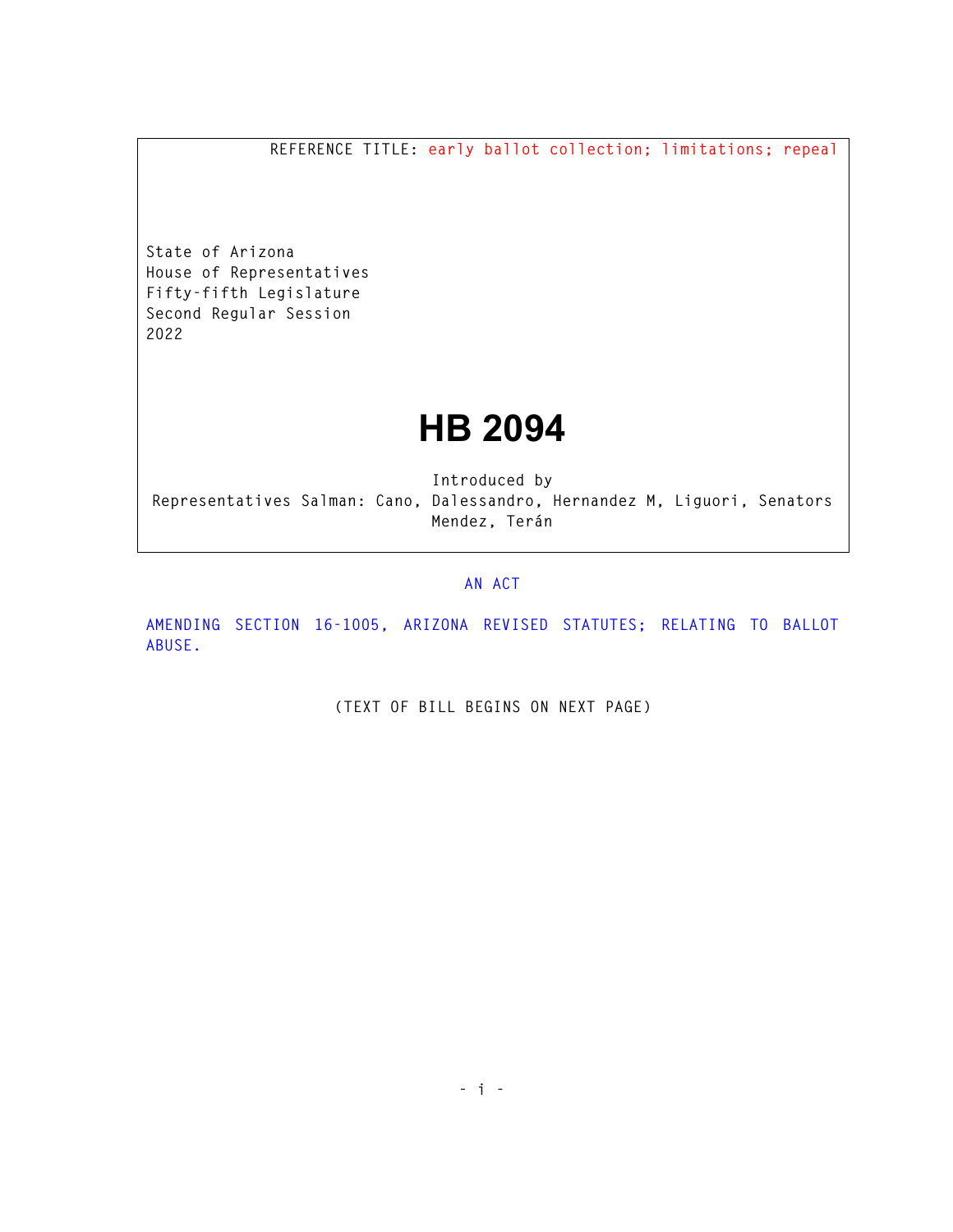**1 Be it enacted by the Legislature of the State of Arizona: 2 Section 1. Section 16-1005, Arizona Revised Statutes, is amended to 3 read: 4 16-1005. Ballot abuse; violation; classification 5 A. Any A person who knowingly marks a voted or unvoted ballot or 6 ballot envelope with the intent to fix an election for that person's own 7 benefit or for that of another person is guilty of a class 5 felony. 8 B. It is unlawful to offer or provide any consideration to acquire 9 a voted or unvoted early ballot. A person who violates this subsection is 10 guilty of a class 5 felony. 11 C. It is unlawful to receive or agree to receive any consideration 12 in exchange for a voted or unvoted ballot. A person who violates this 13 subsection is guilty of a class 5 felony. 14 D. It is unlawful to possess a voted or unvoted ballot with the 15 intent to sell the voted or unvoted ballot of another person. A person 16 who violates this subsection is guilty of a class 5 felony. 17 E. A person or entity that knowingly solicits the collection of 18 voted or unvoted ballots by misrepresenting itself as an election official 19 or as an official ballot repository or is found to be serving as a ballot 20 drop off site, other than those established and staffed by election 21 officials, is guilty of a class 5 felony. 22 F. A person who knowingly collects voted or unvoted ballots and who 23 does not turn those ballots in to an election official, the United States 24 postal service or any other entity permitted ALLOWED by law to transmit 25 post is guilty of a class 5 felony. 26 G. A person who engages or participates in a pattern of ballot 27 fraud is guilty of a class 4 felony. For the purposes of this subsection, 28 "pattern of ballot fraud" means the person has offered or provided any 29 consideration to three or more persons to acquire the voted or unvoted 30 ballot of a person. 31 H. A person who knowingly collects voted or unvoted early ballots 32 from another person is guilty of a class 6 felony. An election official, 33 a United States postal service worker or any other person who is allowed 34 by law to transmit United States mail is deemed not to have collected an 35 early ballot if the official, worker or other person is engaged in 36 official duties. 37 I. Subsection H of this section does not apply to: 38 1. An election held by a special taxing district formed pursuant to 39 title 48 for the purpose of protecting or providing services to 40 agricultural lands or crops and that is authorized to conduct elections 41 pursuant to title 48. 42 2. A family member, household member or caregiver of the voter. 43 For the purposes of this paragraph:**